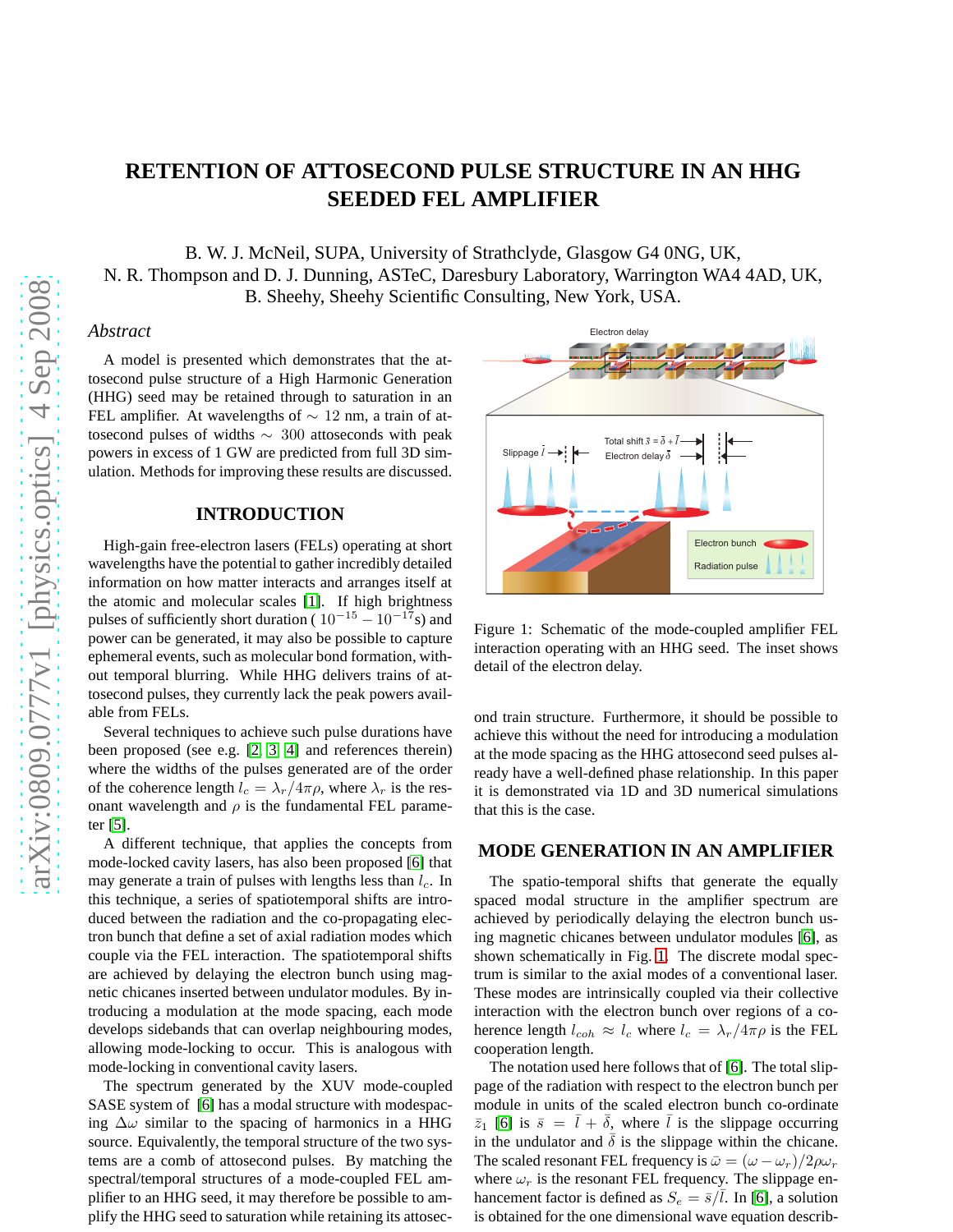ing the field evolution of a small, constant electron source term for a series of N undulator-chicane modules. For  $S_e > 1$  the spectrum takes the form of a sinc-function envelope (the single undulator module spectrum) modulated by a frequency comb centered at the scaled resonant frequency  $\bar{\omega}$ , with mode separation  $\Delta\bar{\omega} = 2\pi/\bar{s}$  corresponding to a  $\Delta \omega = 2\pi/T_s$  where  $T_s = s/c = \bar{s}l_c/c$  is the time taken for radiation to travel the slippage length. The number of modes under the central peak of the spectrum is shown to be  $N_0 = 2S_e - 1$ 

### **AMPLIFICATION OF AN HHG SEED**

The temporal profile of the HHG seed is a comb of attosecond pulses separated by half the wavelength of the drive laser,  $\lambda_d$ . The spectral and temporal structure of the radiation generated by the undulator-chicane system is matched to that of the HHG seed by setting  $\bar{s} = \bar{\lambda}_d/2$ , where  $\bar{\lambda}_d = \lambda_d / l_c$  is the scaled drive laser wavelength.

For a typical HHG drive laser wavelength of  $\lambda_d$  = 805 nm (e.g. Ti:Sapphire) and an FEL parameter of  $\rho = 2 \times 10^{-3}$  similar to that for an FEL operating in the XUV, then for undulator modules of 8 periods  $l = 0.201$ . The value of the scaled slippage generated by the chicanes is chosen to be  $\overline{\delta} = 0.616$  so that  $\overline{s} = \overline{\lambda}_d/2$ , matching the undulator-chicane system to the spectral and temporal structure HHG seed. This gives a slippage enhancement factor of  $S_e = 4.0625$ .

The HHG seed was modelled in a similar way to that described in [\[7\]](#page-3-6) with the resonant wavelength chosen to be the 65th harmonic of the drive laser i.e.  $\lambda_r = \lambda_d/65$ . The Nyquist theorem limits the frequencies that can be modelled in the averaged code [\[7\]](#page-3-6) to harmonics 33 to 97. The temporal and modal structure of the seed is shown in Fig. [2.](#page-1-0)

The system is modelled using a 1D code similar to that described in [\[8\]](#page-3-7). The HHG seed is injected into the amplifying undulator-chicane modules with a cold electron beam. Note that no energy modulation of the electron beam was used. This is different to the mode-locked SASE case of [\[6\]](#page-3-5) which starts up from noise and requires a beam energy modulation at the mode spacing  $\Delta\bar{\omega}$  to couple the modes and generate locking between each mode. Here, the HHG seed has modes which already have a well-defined phase relationship. It will be seen that while this phase relationship between modes is not significantly altered during amplification (the temporal pulse train structure is retained) it appears that the lack of modulation at the mode spacing  $\Delta\bar{\omega}$  does not allow the modes to 'lock' and the number of modes receiving significant amplification is reduced. This leads to a broadening of the individual pulses and appears in agreement with the scaling observed in [\[6\]](#page-3-5) for the pulse width  $\tau_p \propto 1/\sqrt{N_0}$  where  $N_0$  is the number of amplified modes.

After 18 undulator-chicane modules the amplified scaled radiation power and spectrum is as shown in Fig. [3.](#page-2-0) It is seen that the HHG seed is amplified and the comb of temporal spikes is retained, but with increased pulse widths as discussed. This number of modules corresponds to a FEL interaction length of  $22 \times \bar{l} \approx 4.4$ . This is just prior to saturation where scaled powers of  $|A|^2 \approx 1$  are achieved. However, the temporal structure of the pulses begin to break up at saturation. (Note that the dispersive strength of the chicanes  $D = R_{56}/2l_c \approx 10\delta/6$  reduces the gain length as discussed in [\[6\]](#page-3-5)).



<span id="page-1-0"></span>Figure 2: Scaled longitudinal intensity profile (top and middle) and scaled spectral power distribution for the HHG seed (bottom).

### **OPTIMISING THE SYSTEM**

In [\[6\]](#page-3-5) it is demonstrated that the pulse widths in modelocked SASE simulations are proportional to  $1/\sqrt{N_0}$ , this is in agreement with an analogous relation from modelocked conventional cavity lasers.

In order to attain narrower amplified HHG pulses, the number of modes under the central peak of the spectrum is increased by increasing the value of the slippage enhancement factor. To increase  $S_e$  while continuing to satisfy the condition  $\bar{s} = \bar{\lambda}_d/2$ , the value of  $\bar{l}$  must be decreased while  $\delta$  is increased to keep  $\bar{s}$  constant. The system is simulated for a case with the slippage enhancement  $S_e = 8.125$ , with the number of undulator periods per module equal four.

The spectral power distributions for the two cases  $S_e$  = 4.0625 and  $S_e = 8.125$  are shown in Figs. [3](#page-2-0) and [4](#page-2-1) respectively. It is seen that the number of modes,  $N_0$ , under the central peak of the spectrum increases with  $S_e$ , narrowing the pulses. For  $S_e = 8.125$ , 34 undulator-chicane modules are required to produce the same amplification of the 22 module  $S_e = 4.0625$  case.

For larger values of  $S_e$ , the broadening of the modal sinc-function envelope becomes restricted by the Nyquist limit.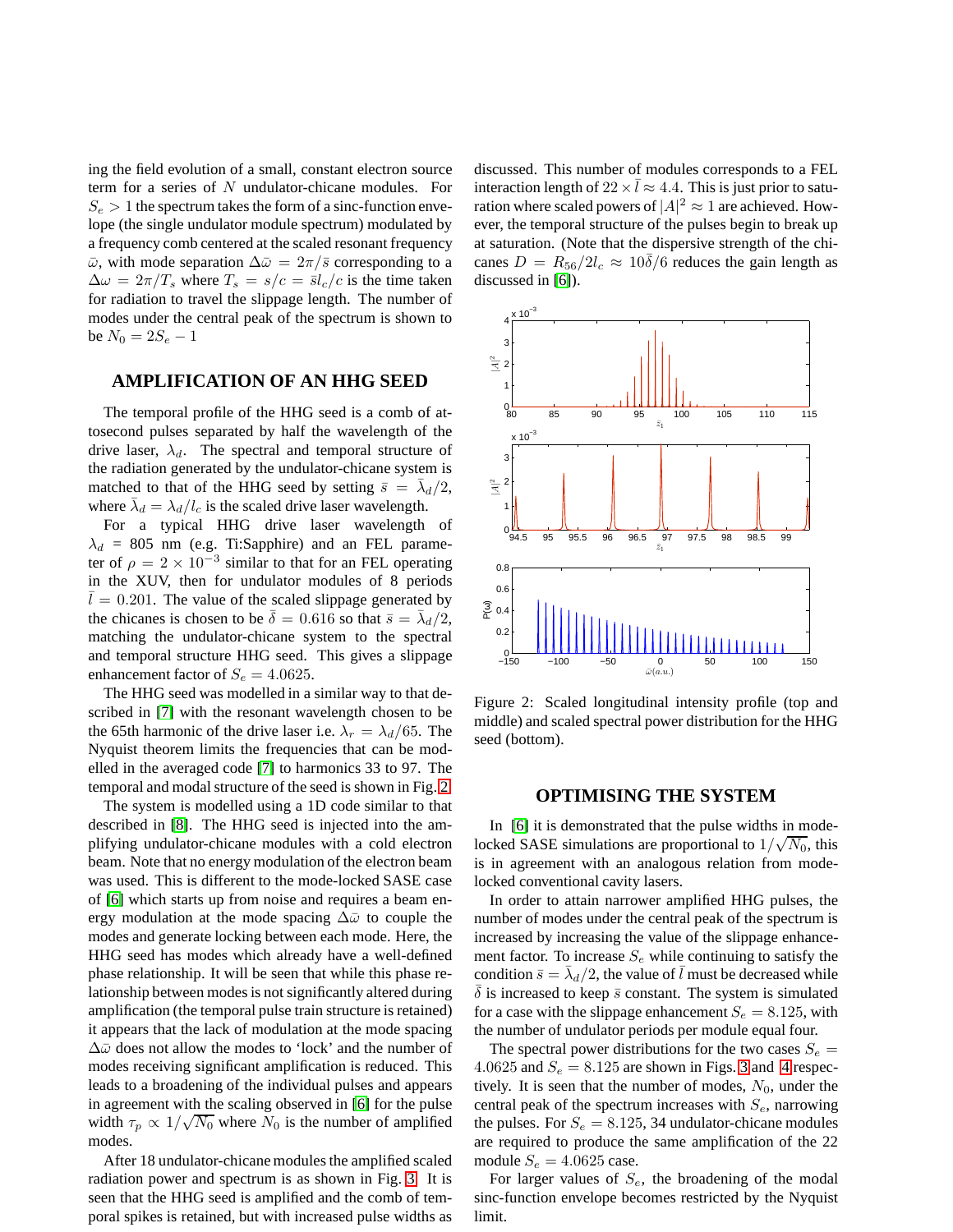

<span id="page-2-0"></span>Figure 3: Scaled longitudinal intensity profile (top and middle) and scaled spectral power distribution of the amplified HHG radiation for  $S_e = 4.0625$ , after 22 undulatorchicane modules.

# **ENERGY SPREAD**

The effects of energy spread on the interaction have been investigated using the 1D model by introducing a relative gaussian energy spread of width  $\sigma_{\gamma}/\gamma = \rho/10 = 0.02\%$ for the case  $S_e = 8.125$ . The results close to saturation are plotted in Fig. [5,](#page-3-8) which is the equivalent of Fig. [4.](#page-2-1) While the cold beam case took 34 undulator-chicane modules, the case here took 42 modules. Note that the temporal and spectral structure of the radiation power remains largely unaffected by the energy spread. Larger energy spreads have also been simulated with the main effect being a larger number of modules to saturation.

## **RESULTS OF 3D SIMULATIONS**

The system has also been modelled using the threedimensional code Genesis 1.3 [\[9\]](#page-3-9). The main results of the 1D simulations are reproduced using the 3D code and show amplification of an HHG seed pulse retaining its pulse train structure.

Similar parameters as for the XUV mode-coupled FEL amplifier of [\[6\]](#page-3-5) were used (i.e. without electron beam modulation) including an energy spread of width  $\sigma_{\gamma}/\gamma =$ 0.01%. The seed power and spectrum show the attosecond pulse train structure and frequency comb, as seen in Fig. [6.](#page-3-10) The peak power of the seed is 3 MW with FWHM duration 33 fs. It was assumed that the wavelength of the Ti:Sapphire drive laser was  $\lambda_d = 780$  nm and the FEL was then tuned to be resonant with the 63rd harmonic of the drive laser with  $\lambda_r = 12.4$  nm.



<span id="page-2-1"></span>Figure 4: Scaled longitudinal intensity profile (top and middle) and scaled spectral power distribution of the amplified HHG radiation for  $S_e = 8.125$ , after 34 undulatorchicane modules.

Each undulator module had 4 periods of 3.1 cm and each chicane had a delay of 28 radiation wavelengths corresponding to a slippage enhancement  $S_e = 8$ . These parameters for the undulator-chicane modules then match the mode spacing of the HHG seed. The amplified seed approaching saturation, after 48 modules, is plotted in Fig. [7](#page-3-11) and the pulse temporal and spectral properties agree well with the equivalent one-dimensional  $S_e = 8.125$  case of Fig. [5.](#page-3-8) The FWHM length of each pulse in the amplified train is 300 as. Further 3D simulations (not shown) with  $S_e = 4$  agreed well with the  $S_e = 4.0625$  case of Fig. [3.](#page-2-0)

#### **CONCLUSIONS**

It is shown, using 1D and 3D simulations, that the attosecond structure of the HHG seed can be amplified to saturation in the mode-coupled amplifier FEL of [\[6\]](#page-3-5). It is stressed that no pre-conditioning of the electron beam (e.g. energy modulation) is required. The only requirement is for an undulator-chicane modular structure, the radiation spectrum of which matches an HHG seed source.

The introduction of an energy modulation to the system may well improve the amplification of the HHG to generate trains of narrower pulses by locking the modal structure. This will be investigated in future work.

Also to be investigated is the behaviour of the system when modelled in a non-averaged code, such as [\[10\]](#page-3-12). Such codes have a larger Nyquist frequency and are capable of simulating a wider frequency range and so shorter pulse lengths.